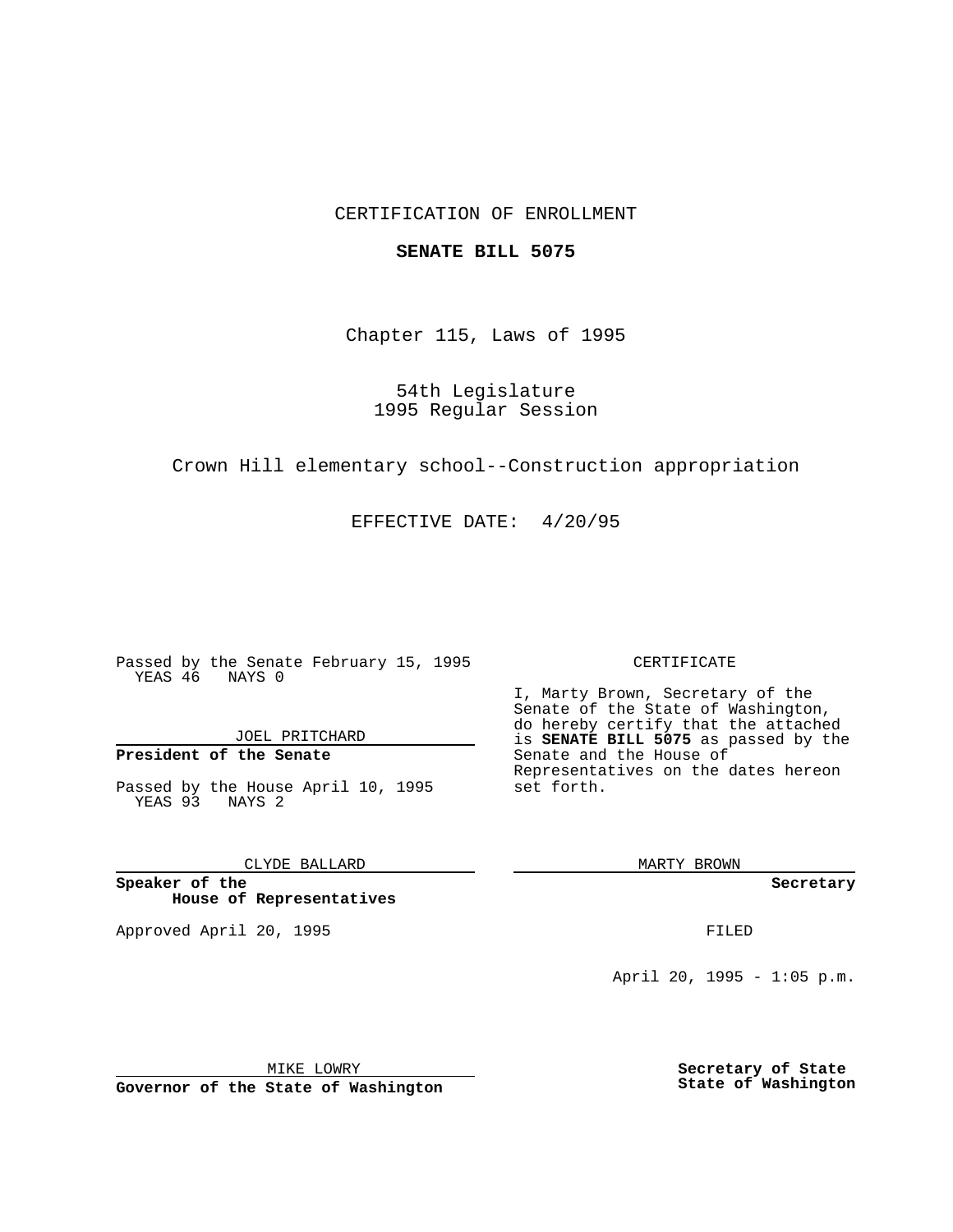## **SENATE BILL 5075** \_\_\_\_\_\_\_\_\_\_\_\_\_\_\_\_\_\_\_\_\_\_\_\_\_\_\_\_\_\_\_\_\_\_\_\_\_\_\_\_\_\_\_\_\_\_\_

\_\_\_\_\_\_\_\_\_\_\_\_\_\_\_\_\_\_\_\_\_\_\_\_\_\_\_\_\_\_\_\_\_\_\_\_\_\_\_\_\_\_\_\_\_\_\_

Passed Legislature - 1995 Regular Session

**State of Washington 54th Legislature 1995 Regular Session By** Senators Owen, Sheldon and Oke

Read first time 01/09/95. Referred to Committee on Ways & Means.

 AN ACT Relating to emergency school construction; making an appropriation; and declaring an emergency.

BE IT ENACTED BY THE LEGISLATURE OF THE STATE OF WASHINGTON:

 NEW SECTION. **Sec. 1.** The sum of five million five hundred twenty thousand dollars, or as much thereof as may be necessary, is appropriated for the biennium ending June 30, 1995, from the general fund--state to the department of community, trade, and economic development solely for the purpose of funding emergency school construction of Crown Hill elementary school in the Bremerton school district. Upon approval by the state board of education for release of funds to the Bremerton school district at any time after the effective date of this section, five million five hundred twenty thousand dollars of those funds shall be deposited into the general fund--state for repayment of this appropriation.

 NEW SECTION. **Sec. 2.** This act is necessary for the immediate preservation of the public peace, health, or safety, or support of the state government and its existing public institutions, and shall take effect immediately.